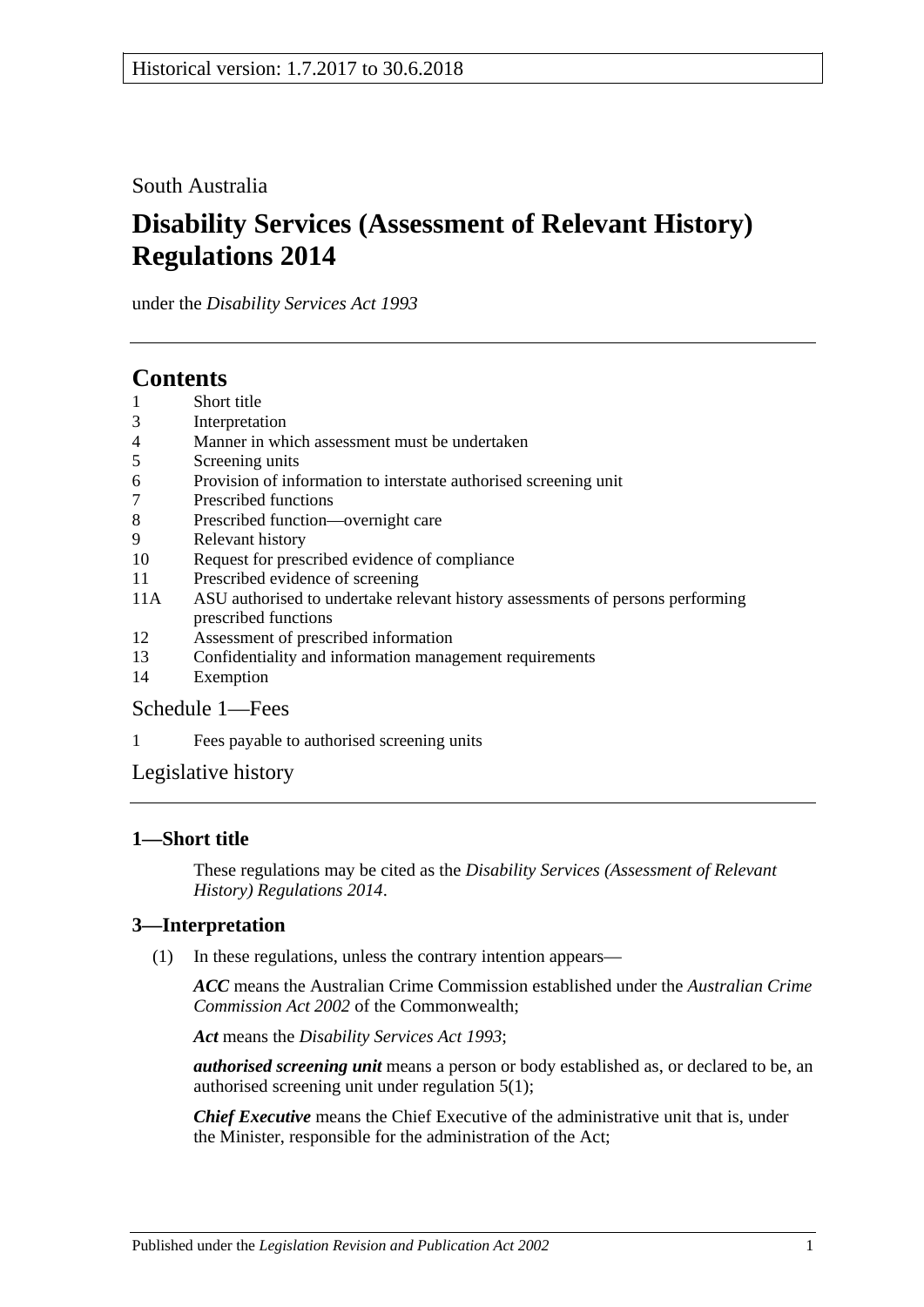*disability services employment screening* means undertaking an assessment of information about a person for the purpose of determining whether the person may, if appointed to, or engaged to act in, a position, pose a risk to the safety or welfare of people with a disability;

*interstate authorised screening unit* means a person or body declared to be an interstate authorised screening unit under [regulation](#page-1-5) 5(2).

(2) A term or phrase used in these regulations that is used in section 5B or 5C of the Act has the same meaning as in that section unless the contrary intention appears.

#### <span id="page-1-0"></span>**4—Manner in which assessment must be undertaken**

- (1) For the purposes of section 5B(1) and (2) of the Act, an assessment of a person's relevant history must be undertaken by an authorised screening unit.
- (2) For the purposes of section  $5C(3)(a)$  of the Act, an assessment of a person's relevant history must be undertaken by—
	- (a) having an authorised screening unit assess the relevant history of the person; or
	- (b) obtaining a criminal history report (such as a National Police Certificate) prepared by the ACC or an ACC accredited agency or broker.

### <span id="page-1-4"></span><span id="page-1-1"></span>**5—Screening units**

- (1) The Chief Executive may, as the Chief Executive thinks fit—
	- (a) establish authorised screening units; or
	- (b) declare, by notice in the Gazette, that a person or body is an authorised screening unit,

for the purposes of undertaking relevant history assessments under the Act.

<span id="page-1-5"></span>(2) The Chief Executive may, by notice in the Gazette, declare that a person or body is an interstate authorised screening unit for the purposes of these regulations.

#### <span id="page-1-2"></span>**6—Provision of information to interstate authorised screening unit**

Despite any other Act or law, information forming part of a person's relevant history may be provided by the Crown, or an agency or instrumentality of the Crown, to an interstate authorised screening unit for the purpose of undertaking disability services employment screening as authorised or required under a law of another State or Territory, or of the Commonwealth.

#### <span id="page-1-3"></span>**7—Prescribed functions**

For the purposes of paragraph (c) of the definition of *prescribed functions* in section 5B(6) of the Act, the following kinds of records are prescribed (where such records relate to a person with a disability):

- (a) records of a disability service;
- (b) records of an educational or child care service;
- (c) records of a health service (within the meaning of the *[Health Care Act](http://www.legislation.sa.gov.au/index.aspx?action=legref&type=act&legtitle=Health%20Care%20Act%202008) 2008*);
- (d) records made or kept in connection with the administration of the following: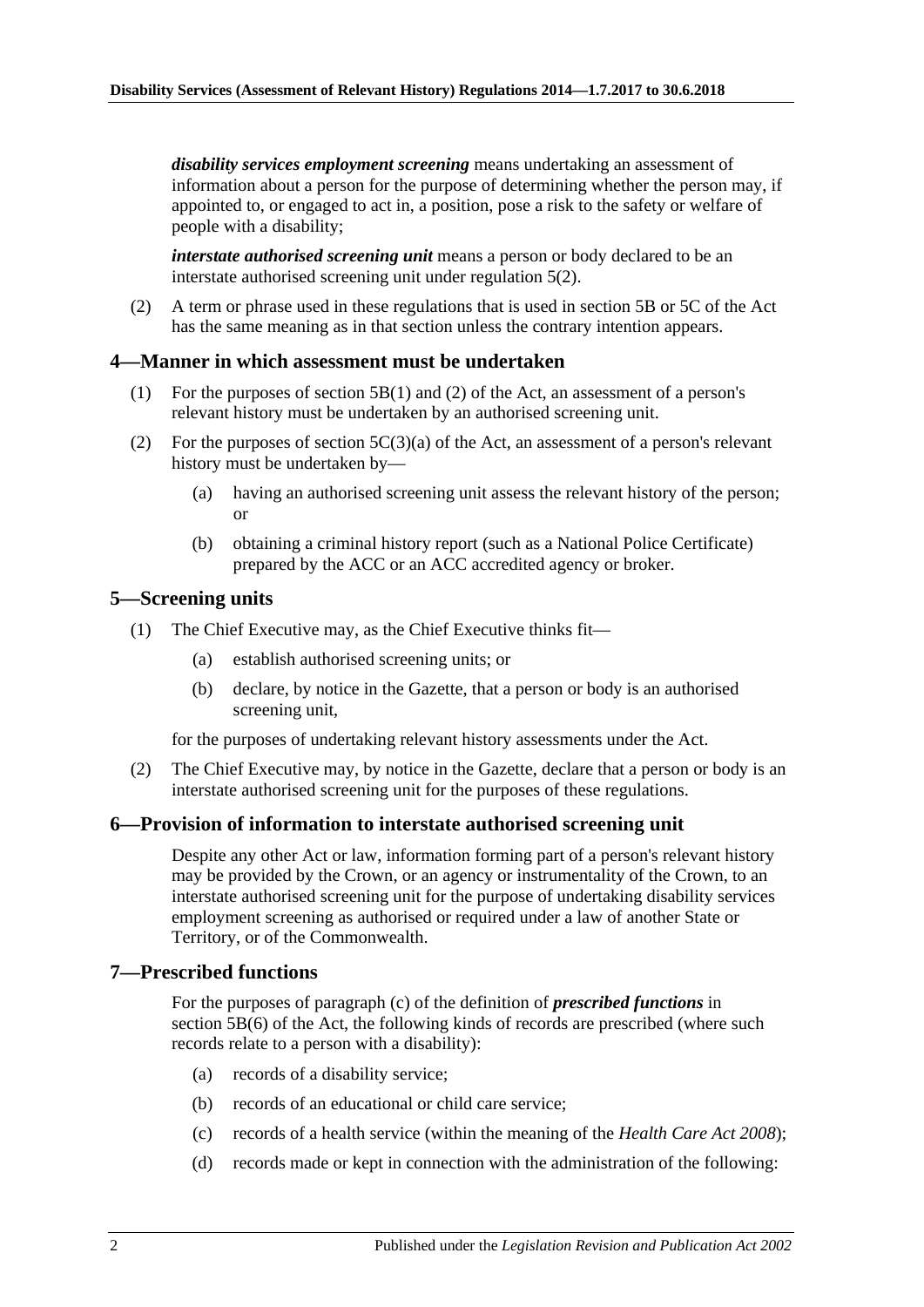- (i) *[Children's Protection Act](http://www.legislation.sa.gov.au/index.aspx?action=legref&type=act&legtitle=Childrens%20Protection%20Act%201993) 1993*;
- (ii) *[Disability Services Act](http://www.legislation.sa.gov.au/index.aspx?action=legref&type=act&legtitle=Disability%20Services%20Act%201993) 1993*;
- (iii) *[Family and Community Services Act](http://www.legislation.sa.gov.au/index.aspx?action=legref&type=act&legtitle=Family%20and%20Community%20Services%20Act%201972) 1972*;
- (iv) *[Supported Residential Facilities Act](http://www.legislation.sa.gov.au/index.aspx?action=legref&type=act&legtitle=Supported%20Residential%20Facilities%20Act%201992) 1992*;
- (e) records relating to legal proceedings.

#### <span id="page-2-0"></span>**8—Prescribed function—overnight care**

- (1) The provision of overnight care is prescribed for the purposes of paragraph (d) of the definition of *prescribed functions* in section 5B(6) of the Act.
- (2) In this regulation—

*overnight care* means care provided to a person with a disability overnight and involving sleeping arrangements (whether such care is provided on a short term or ongoing basis).

### <span id="page-2-1"></span>**9—Relevant history**

- <span id="page-2-2"></span>(1) For the purposes of paragraph (a)(v) of the definition of *relevant history* in section 5B(6) of the Act, the following persons and bodies are prescribed:
	- (a) the administrative unit that is, under the Minister, responsible for the administration of the Act;
	- (b) the administrative unit that is, under the Minister, responsible for the administration of the *[Children's Protection Act](http://www.legislation.sa.gov.au/index.aspx?action=legref&type=act&legtitle=Childrens%20Protection%20Act%201993) 1993*;
	- (c) the administrative unit that is, under the Minister, responsible for the administration of the *[Supported Residential Facilities Act](http://www.legislation.sa.gov.au/index.aspx?action=legref&type=act&legtitle=Supported%20Residential%20Facilities%20Act%201992) 1992*;
	- (d) a licensing authority within the meaning of the *[Supported Residential](http://www.legislation.sa.gov.au/index.aspx?action=legref&type=act&legtitle=Supported%20Residential%20Facilities%20Act%201992)  [Facilities Act](http://www.legislation.sa.gov.au/index.aspx?action=legref&type=act&legtitle=Supported%20Residential%20Facilities%20Act%201992) 1992*;
	- (e) the Courts Administration Authority;
	- (f) a prescribed disability service provider that is not a government department, agency or instrumentality;
	- (g) an authorised screening unit.
- (2) Information is excluded from the ambit of the definition of *relevant history* in section 5B(6) of the Act if—
	- (a) in respect of a relevant history assessment in relation to which the administrative unit referred to in [subregulation](#page-2-2) (1)(b) holds relevant information—the information is excluded under regulation 10B(2) of the *[Children's Protection Regulations](http://www.legislation.sa.gov.au/index.aspx?action=legref&type=subordleg&legtitle=Childrens%20Protection%20Regulations%202010) 2010* for the purposes of those regulations; or
	- (b) in respect of a relevant history assessment of a kind determined by the Chief Executive—the Chief Executive determines, for reasons based on the nature and quality of the information or on other reasonable grounds, that the information should be so excluded.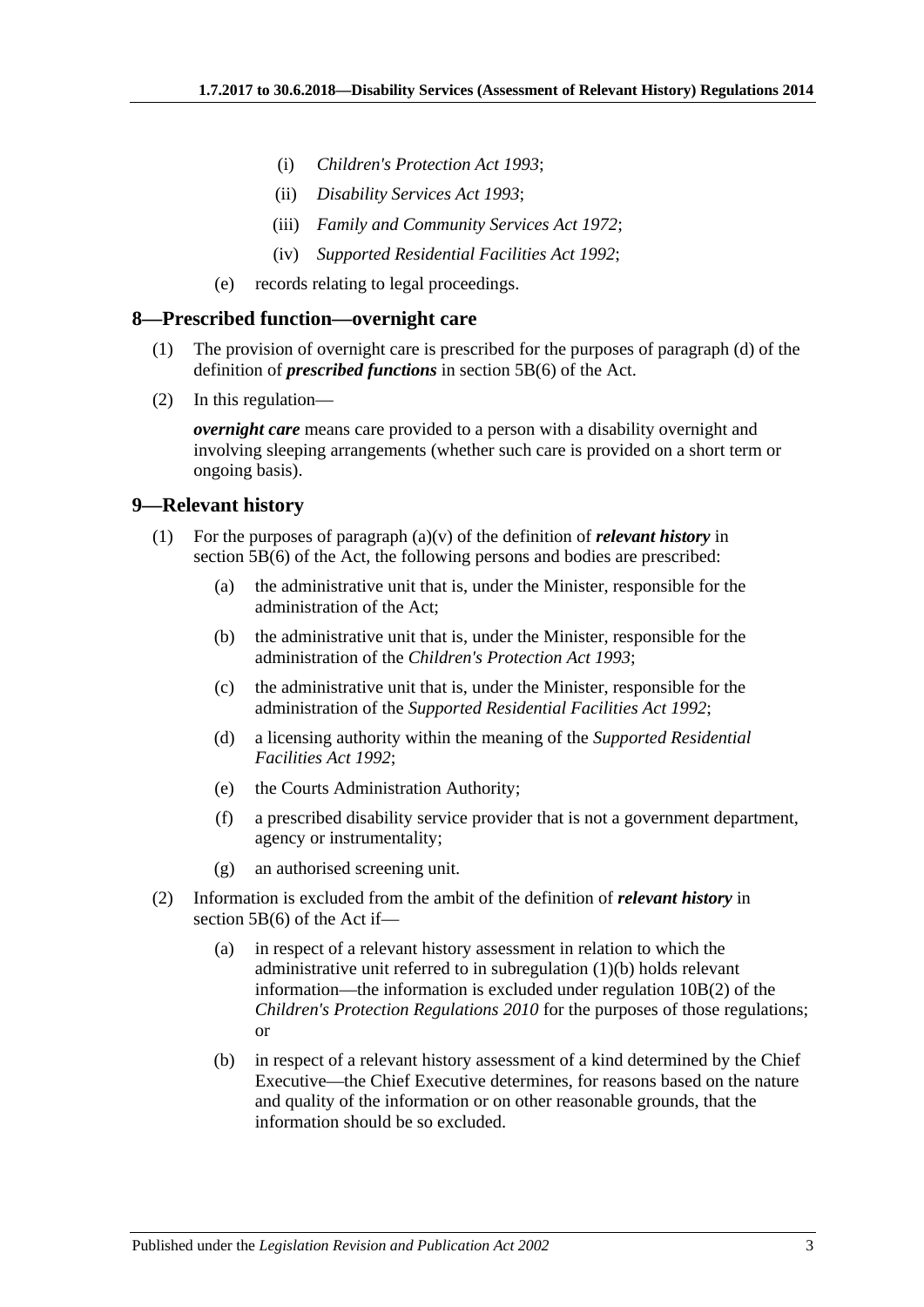### <span id="page-3-0"></span>**10—Request for prescribed evidence of compliance**

For the purposes of section  $5C(5)(c)$  of the Act, a request must—

- (a) in the case of a request made by a person with a disability in respect of whom the prescribed function is being performed—be made orally or in writing; or
- (b) in the case of a request made by a parent, guardian or carer of such a person with a disability—
	- (i) be made in writing; and
	- (ii) include the name of the person making the request; and
	- (iii) specify whether the person making the request is the parent, guardian or carer of the person with a disability.

### <span id="page-3-1"></span>**11—Prescribed evidence of screening**

For the purposes of section 5C(5) of the Act, the following kinds of evidence are prescribed:

- (a) a criminal history report (such as a National Police Certificate) prepared by any of the following within the 3 years preceding the request:
	- (i) South Australia Police;
	- (ii) CrimTrac or a CrimTrac accredited agency or broker;
	- (iii) the ACC or an ACC accredited agency or broker; or
- (b) a relevant history assessment report prepared by an authorised screening unit; or
- (c) any other evidence of a kind approved by the Chief Executive for the purposes of this regulation.

# <span id="page-3-2"></span>**11A—ASU authorised to undertake relevant history assessments of persons performing prescribed functions**

- <span id="page-3-4"></span>(1) Pursuant to section 5B(4)(b) of the Act, an authorised screening unit is, by force of this regulation, authorised to undertake an assessment of the relevant history of any person who performs, or is to perform, a prescribed function (whether or not the service is being provided by a prescribed disability services provider).
- (2) To avoid doubt, [subregulation](#page-3-4) (1) is in addition to and does not affect a requirement for an assessment of a person's relevant history under section 5B or 5C of the Act.

#### <span id="page-3-3"></span>**12—Assessment of prescribed information**

- (1) An authorised screening unit must not undertake an assessment of prescribed information if—
	- (a) the assessment is not authorised or required under the Act, or otherwise authorised by law; or
	- (b) the prescribed information was provided to the authorised screening unit for specified purposes that do not include disability services employment screening.

Maximum penalty: \$10 000.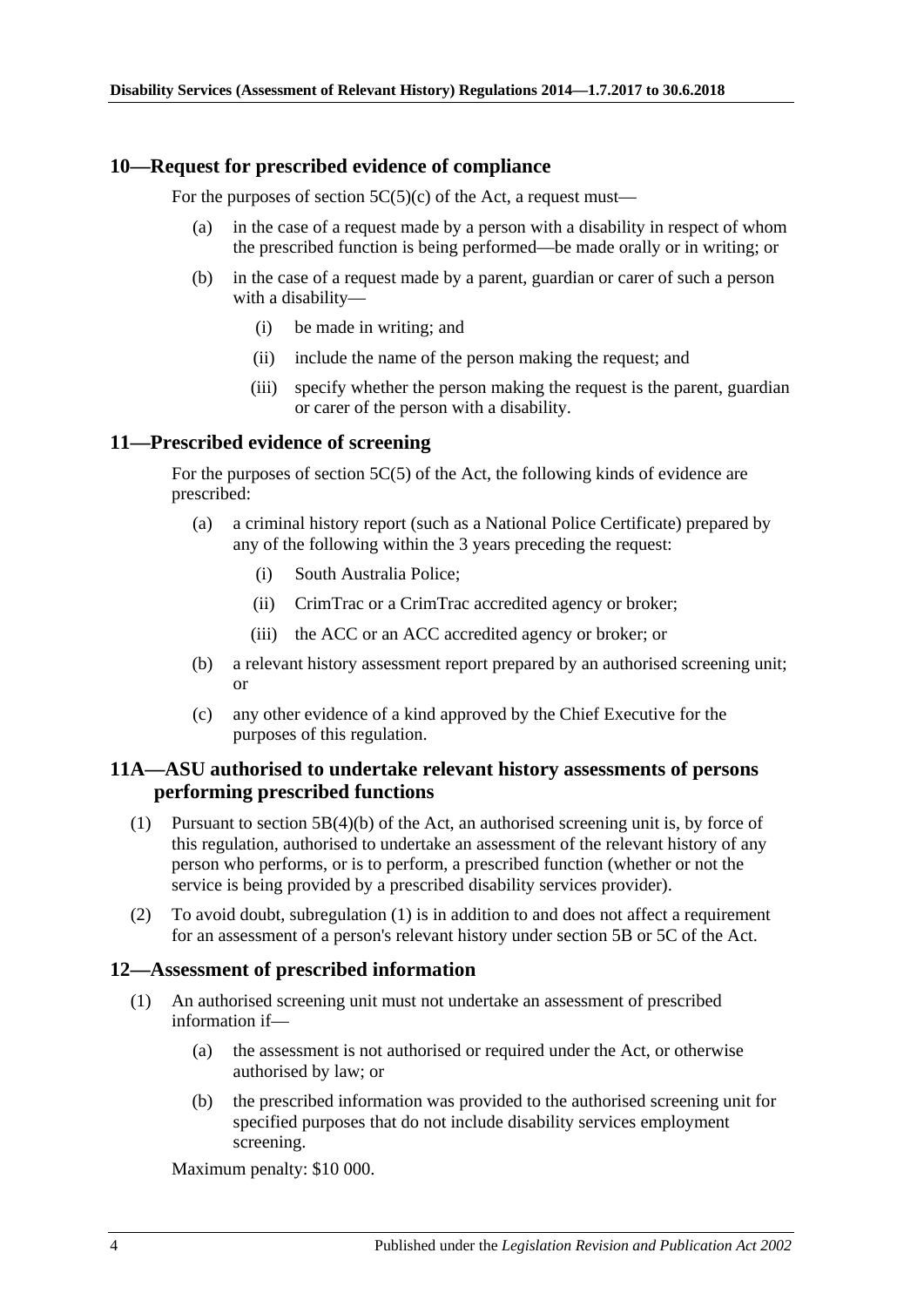(4) In this regulation—

*prescribed information* means information of a kind specified in subparagraph (ii), (iii), (iv) or (v) of paragraph (a) of the definition of *relevant history* in section 5B(6) of the Act.

## <span id="page-4-0"></span>**13—Confidentiality and information management requirements**

- (1) A person who, in the course of carrying out functions of—
	- (a) a responsible authority; or
	- (b) an organisation to which a responsible authority communicates information forming part of a person's relevant history; or
	- (c) an organisation that prepares a relevant history report for a responsible authority; or
	- (d) an authorised screening unit,

has, or has had, access to information forming part of a person's relevant history must not disclose such information except—

- (e) to, or with the consent of, the person to whom the information relates; or
- (f) as may be authorised or required by law.

Maximum penalty: \$10 000.

- (2) The responsible authority for an organisation to which section 5B of the Act applies must ensure that information forming part of—
	- (a) a person's relevant history; or
	- (b) an assessment obtained from an authorised screening unit,

is dealt with in accordance with any standards for dealing with such information published from time to time by the Chief Executive (insofar as such standards are applicable to the organisation).

Maximum penalty: \$5 000.

#### <span id="page-4-1"></span>**14—Exemption**

- (1) A responsible authority for a prescribed disability service provider is exempt from the requirement under section 5B(1) of the Act to ensure that an assessment of a person's relevant history is undertaken before the person is appointed to, or engaged to act in, a prescribed position if—
	- (a) a child-related employment screening has been carried out in relation to the person within the preceding 3 years; and
	- (b) the child-related employment screening—
		- (i) indicates that the person does not pose a risk to the safety of children if engaged in child-related employment; or
		- (ii) does not indicate that the person is unsuitable to be engaged in child-related employment (however described).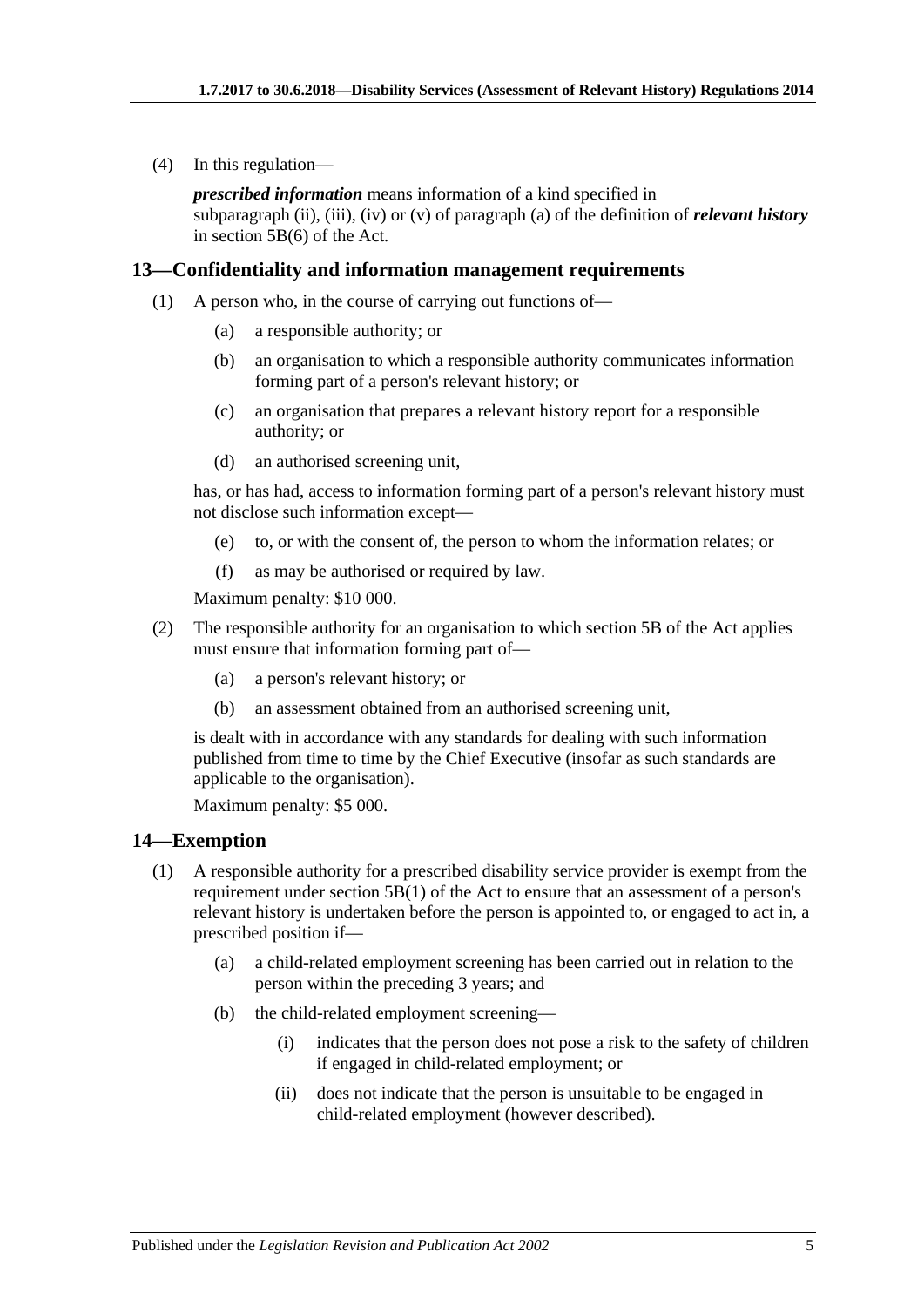(2) In this regulation—

*child-related employment*—a person is engaged in child-related employment if the person—

- (a) is appointed to, or is engaged to act in, a prescribed position (within the meaning of section 8B of the *[Children's Protection Act](http://www.legislation.sa.gov.au/index.aspx?action=legref&type=act&legtitle=Childrens%20Protection%20Act%201993) 1993*); or
- (b) performs a prescribed function (within the meaning of section 8B of the *[Children's Protection Act](http://www.legislation.sa.gov.au/index.aspx?action=legref&type=act&legtitle=Childrens%20Protection%20Act%201993) 1993*);

*child-related employment screening*, in relation to a person, means an assessment of the person's relevant history (within the meaning of section 8B of the *[Children's](http://www.legislation.sa.gov.au/index.aspx?action=legref&type=act&legtitle=Childrens%20Protection%20Act%201993)  [Protection Act](http://www.legislation.sa.gov.au/index.aspx?action=legref&type=act&legtitle=Childrens%20Protection%20Act%201993) 1993*) for the purposes of section 8B of the *[Children's Protection](http://www.legislation.sa.gov.au/index.aspx?action=legref&type=act&legtitle=Childrens%20Protection%20Act%201993)  Act [1993](http://www.legislation.sa.gov.au/index.aspx?action=legref&type=act&legtitle=Childrens%20Protection%20Act%201993)* carried out in accordance with regulation 6(1)(b) of the *[Children's](http://www.legislation.sa.gov.au/index.aspx?action=legref&type=subordleg&legtitle=Childrens%20Protection%20Regulations%202010)  [Protection Regulations](http://www.legislation.sa.gov.au/index.aspx?action=legref&type=subordleg&legtitle=Childrens%20Protection%20Regulations%202010) 2010*.

# <span id="page-5-0"></span>**Schedule 1—Fees**

# <span id="page-5-1"></span>**1—Fees payable to authorised screening units**

- (1) Subject to [subclause](#page-5-2) (3), the fees set out in the table below are payable to an authorised screening unit for conducting a relevant history assessment under these regulations.
- (2) The fees set out in the table do not include any GST that may be payable in respect of a particular fee.
- <span id="page-5-2"></span>(3) An authorised screening unit may determine circumstances in which a fee payable to the unit may be waived or remitted.

|                                                                                                                                                                                        | Fee     |
|----------------------------------------------------------------------------------------------------------------------------------------------------------------------------------------|---------|
| If the applicant satisfies the authorised screening unit that the relevant position is a<br>voluntary position or is a student placement arranged by or through a tertiary institution | \$53.00 |
| In any other case                                                                                                                                                                      | \$96.00 |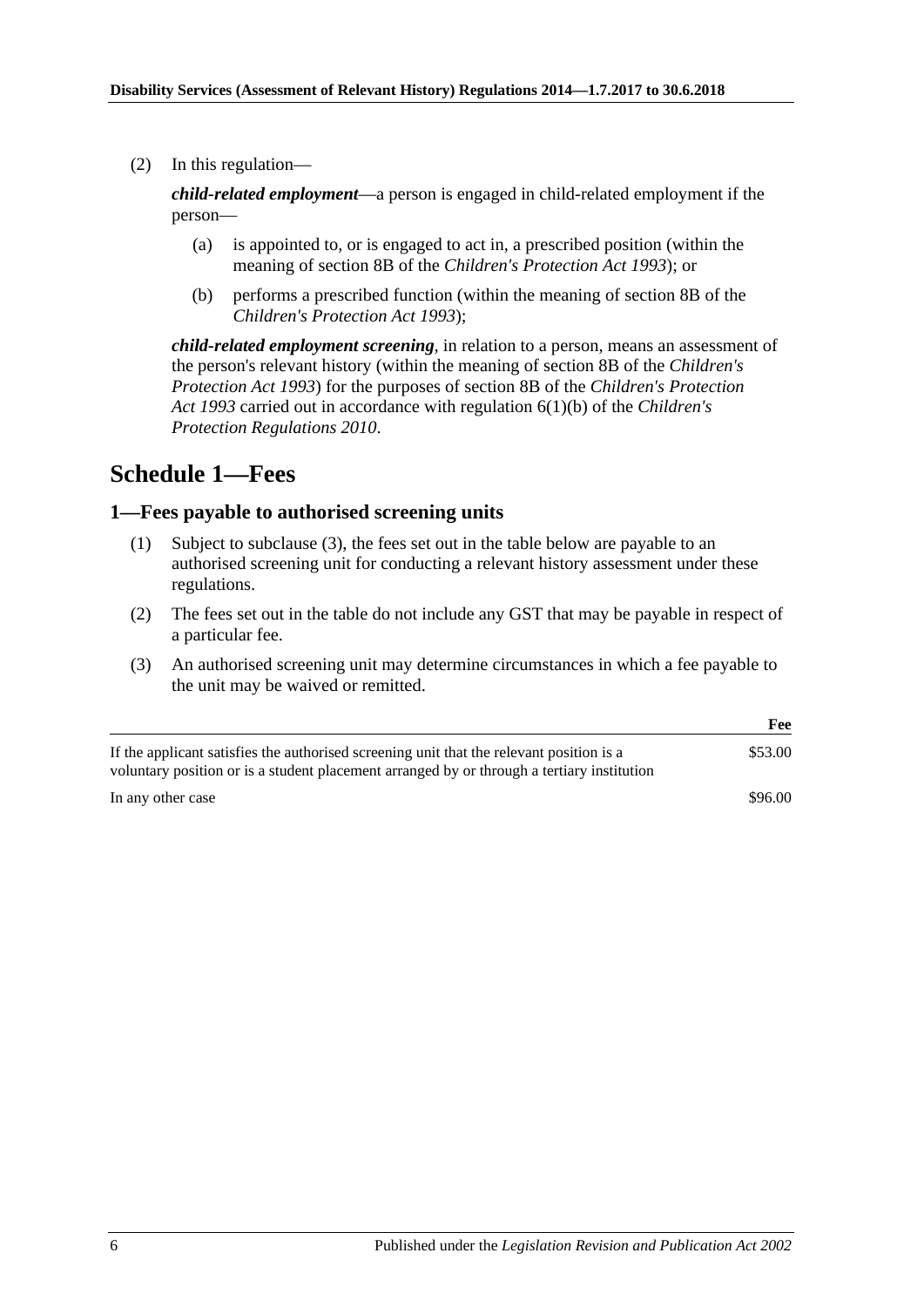# <span id="page-6-0"></span>**Legislative history**

# **Notes**

- Variations of this version that are uncommenced are not incorporated into the text.
- Please note—References in the legislation to other legislation or instruments or to titles of bodies or offices are not automatically updated as part of the program for the revision and publication of legislation and therefore may be obsolete.
- Earlier versions of these regulations (historical versions) are listed at the end of the legislative history.
- For further information relating to the Act and subordinate legislation made under the Act see the Index of South Australian Statutes or www.legislation.sa.gov.au.

# **Principal regulations and variations**

New entries appear in bold.

| Year No  | Reference               | Commencement      |
|----------|-------------------------|-------------------|
| 2014 60  | Gazette 13.2.2014 p960  | $16.2.2014$ : r 2 |
| 2014 196 | Gazette 26.6.2014 p3074 | $1.7.2014$ : r 2  |
| 2015 90  | Gazette 18.6.2015 p2638 | $1.7.2015$ : r 2  |
| 2016 53  | Gazette 16.6.2016 p2121 | 16.6.2016: $r$ 2  |
| 2016 70  | Gazette 23.6.2016 p2181 | $1.7.2016$ : r 2  |
| 2016 171 | Gazette 30.6.2016 p2790 | $1.7.2016$ : r 2  |
| 2017 76  | Gazette 7.6.2017 p2046  | 7.6.2017: r2      |
| 2017 117 | Gazette 22.6.2017 p2309 | $1.7.2017:$ r 2   |
| 2018 113 | Gazette 21.6.2018 p2308 | $1.7.2018$ : r 2  |

# **Provisions varied**

New entries appear in bold.

Entries that relate to provisions that have been deleted appear in italics.

| Provision      | How varied                                                            | Commencement |
|----------------|-----------------------------------------------------------------------|--------------|
| r2             | omitted under Legislation Revision and<br><b>Publication Act 2002</b> | 1.7.2014     |
| r <sub>3</sub> |                                                                       |              |
| r3(1)          | varied by $53/2016$ r 4(1)                                            | 16.6.2016    |
| <b>ACC</b>     | inserted by $171/2016$ r 4                                            | 1.7.2016     |
| r3(2)          | varied by 53/2016 r 4(2)                                              | 16.6.2016    |
| r <sub>4</sub> | substituted by $171/2016$ r 5                                         | 1.7.2016     |
| r <sub>5</sub> |                                                                       |              |
| r 5(1)         | varied by 76/2017 r 4                                                 | 7.6.2017     |
| r11            | varied by 171/2016 r 6                                                | 1.7.2016     |
| r 11A          | inserted by $76/2017$ r 5                                             | 7.6.2017     |
| r12            |                                                                       |              |